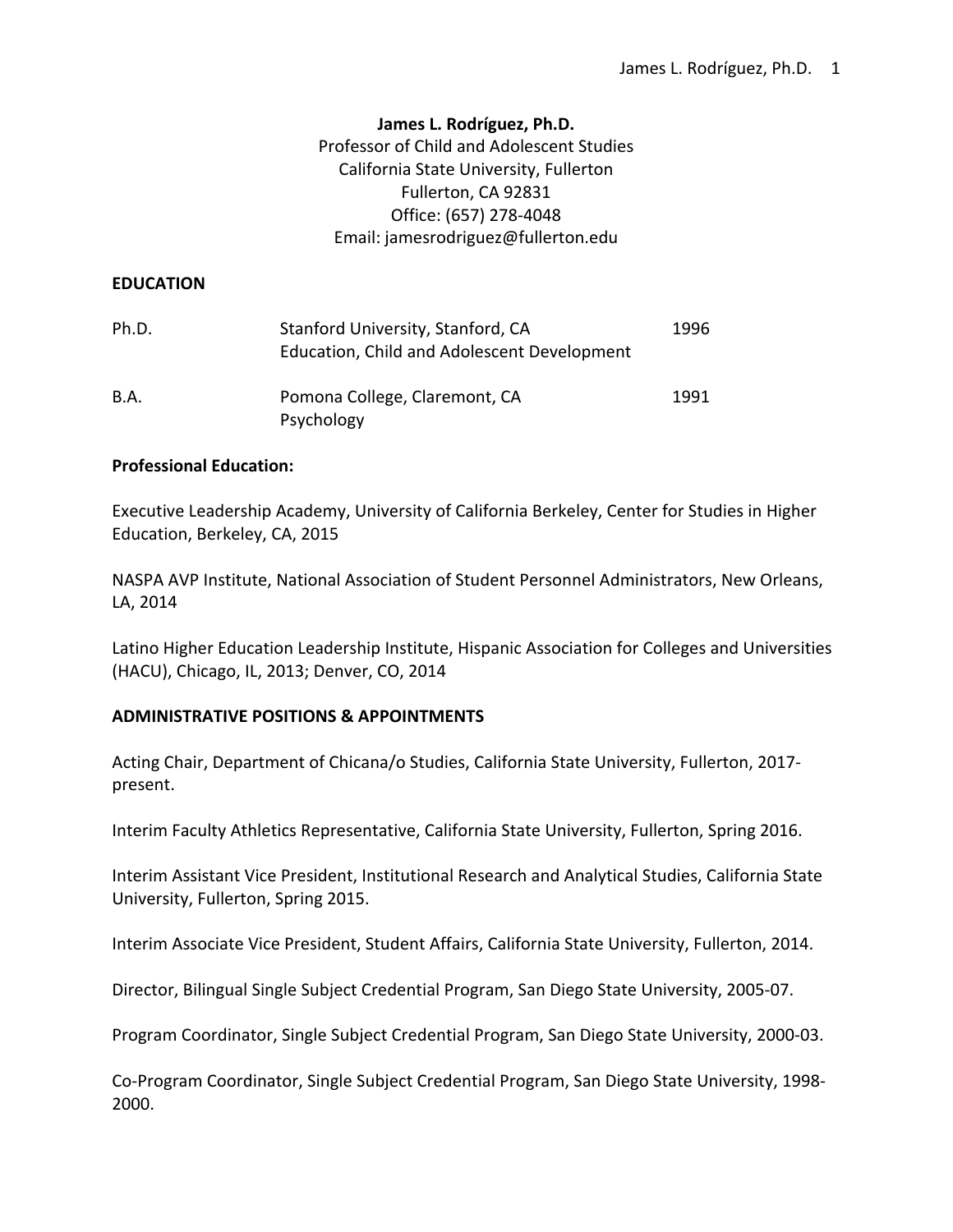## **ACADEMIC POSITIONS & APPOINTMENTS**

Professor, Department of Child and Adolescent Studies, California State University, Fullerton, 2013-present.

Visiting Scholar, Department of Psychology, Pomona College, Fall 2015 (sabbatical leave).

Associate Professor, Department of Child and Adolescent Studies, California State University, Fullerton, 2008-2013.

Associate Professor, Department of Dual Language and English Learner Education, San Diego State University, 2003-2008.

Assistant Professor, Department of Dual Language and English Learner Education and the School of Teacher Education, San Diego State University, 1997-2003.

#### **HONORS AND FELLOWSHIPS**

| 2012, 2017    | Faculty Service Award for Service, CSU Fullerton                    |
|---------------|---------------------------------------------------------------------|
| 2010-2011     | Jewel Plummer Cobb Diversity in Education Award, CSU Fullerton      |
| 2005 (Summer) | Visiting Scholar, Educational Testing Service                       |
| 1999-2000     | June Burnett Institute Faculty Fellow, San Diego State University   |
| 1995-1996     | James Irvine Dissertation Fellowship, University of San Francisco   |
| 1994-1995     | National Hispanic Scholar                                           |
| 1991-1994     | National Research Council-Ford Foundation Predoctoral Fellowship    |
| 1991-1992     | William Lincoln Honnold Graduate Fellowship                         |
| 1991          | American Psychological Association Fellowship (Offer Declined)      |
| 1991          | National Science Foundation Graduate Fellowship (Honorable Mention) |
| 1990-1991     | <b>Ford Foundation Baccalaureate Grant</b>                          |
| 1990-1991     | League of United Latin American Citizens (LULAC) Scholarship        |
| 1990-1991     | Los Angeles Philanthropic Foundation Scholarship                    |
| 1989-1991     | National Hispanic Scholar                                           |
| 1989-1990     | Pomona College Scholar                                              |
|               |                                                                     |

#### **PUBLICATIONS**

- Pérez, P.A., **Rodríguez, J.L.**, & Guadarrama, J. (2015). Rising voices: College opportunity and choice among Latina/o undocumented students. In P.A. Pérez & M. Ceja (Eds.), *Higher* Education Access and Choice for Latino Students: Critical Findings and Theoretical Perspectives (pp. 84-93), New York, NY: Routledge.
- Zepeda, M., & Rodríguez, J.L. (2014). Bilingual language development in early childhood: Research and policy implications for Mexican American children. In Y.M. Caldera & E. Lindsey (Eds.), *Mexican American children and families: Multidisciplinary perspectives* (pp. 122-134), New York, NY: Routledge.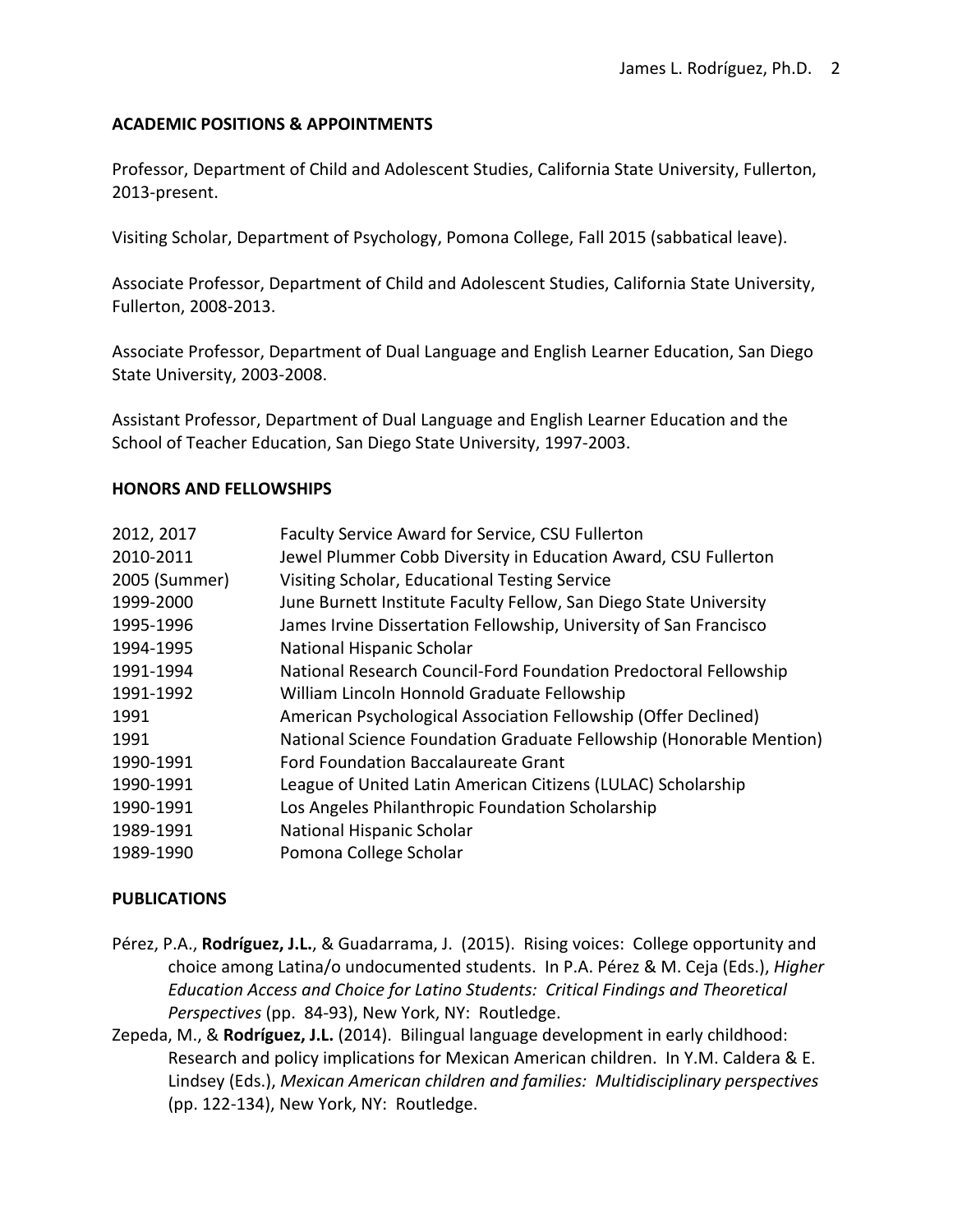- Matas, A., & Rodríguez, J.L. (2014). The education of English learners in California following the passage of Proposition 227: A case study of an urban school district. *Perspectives on Urban Education Journal, 11*, 44-56.
- Boutakidis, I., **Rodríguez, J. L.**, Barnett, M. & Knutson Miller, K. (2014). Academic engagement and achievement among Latina/o and Non-Latina/o adolescents. *Journal of Latinos and Education, 13*, 4-13.
- **Rodríguez, J.L.**, & Boutakidis, I. (2013). The association of school engagement and achievement across three generations of Mexican American students. Association of Mexican *American Educators Journal, 7*, 5-16.
- Cabrera, N.J., Beeghly, M.J., Brown, C., Casas, J., Palacios, N., Phinney, J., Rodríguez, J., Rodríguez, M., Rowley, S., Santos, C., Smith, E., Smith, M.B., & Witherspoon, D. (2013). Positive development of minority children. Social Policy Report: Society for Research in *Child Development, 27*, 1-22.

\*Note: Authors other than the first author are listed alphabetically.

- Pérez, P.A., & Rodríguez, J.L. (2011). Access and Opportunity for Latina/o Undocumented College Students: Familial and Institutional Support Factors. Association of Mexican *American Educators Journal*, *5*, 14-21.
- Boutakidis, I.P., Chao, R. K., & Rodríguez, J.L. (2011). The Effects of Adolescents' Native Language Fluency on Quality of Communication and Respect for Parents in Chinese and Korean Immigrant Families. Asian American Journal of Psychology, 2, 128-139.
- Moreno, R.P., Lewis-Menchaca, K., & Rodríguez, J.L. (2011). Parental involvement in the home: A critical view through a multicultural lens. In E. Olivos, A. Ochoa, & O. Jimenez-Castellanos (Eds.), *Bicultural Parent Engagement: Advocacy and Empowerment* (pp. 21-38), New York, NY: Teachers College Press.
- **Rodríguez, J.L.** (2009). Understanding home, school, and community contexts: An ecological perspective of the educational experiences of Mexican Americans. *Association of Mexican American Educators Journal*, 7-14.
- Jimenez-Castellanos, O. & Rodríguez, J. L. (2009). Intradistrict Resource Reallocation for Latino English Language Learners: An Exploratory Multiple Case Study Approach. Bilingual *Research Journal, 32*, 298-316.
- **Rodríguez, J.L.** (2009). Considering the context of culture: Perspectives in the schooling of Latino adolescents from the classroom, home, and beyond. N. Hill & R. Chao (Eds.), *Families, Schools, and the Adolescent: Connecting Research, Policy, and Practice* (pp. 37- 52), New York, NY: Teachers College Press.
- Rodríguez, J.L., & Cadiero Kaplan, K. (2008). Bilingualism and biliteracy: Issues of equity, access, and social justice for English language learners: Introduction to this special issue. *Equity and Excellence in Education, 41*, 275-278.
- Cadiero Kaplan, K., & Rodríguez, J.L. (2008). The preparation of highly qualified teachers for English learners: Educational responsiveness for unmet needs. *Equity and Excellence in Education, 41*, 372-387.
- Gonzales, S. A., & Rodríguez, J.L. (2007). Resource Implications of NCLB for the Recruitment, Preparation, and Retention of Highly Qualified Teachers for English Learners in California. In G. Rodríguez & A. Rolle (Eds.), To What Ends & By What Means? The Social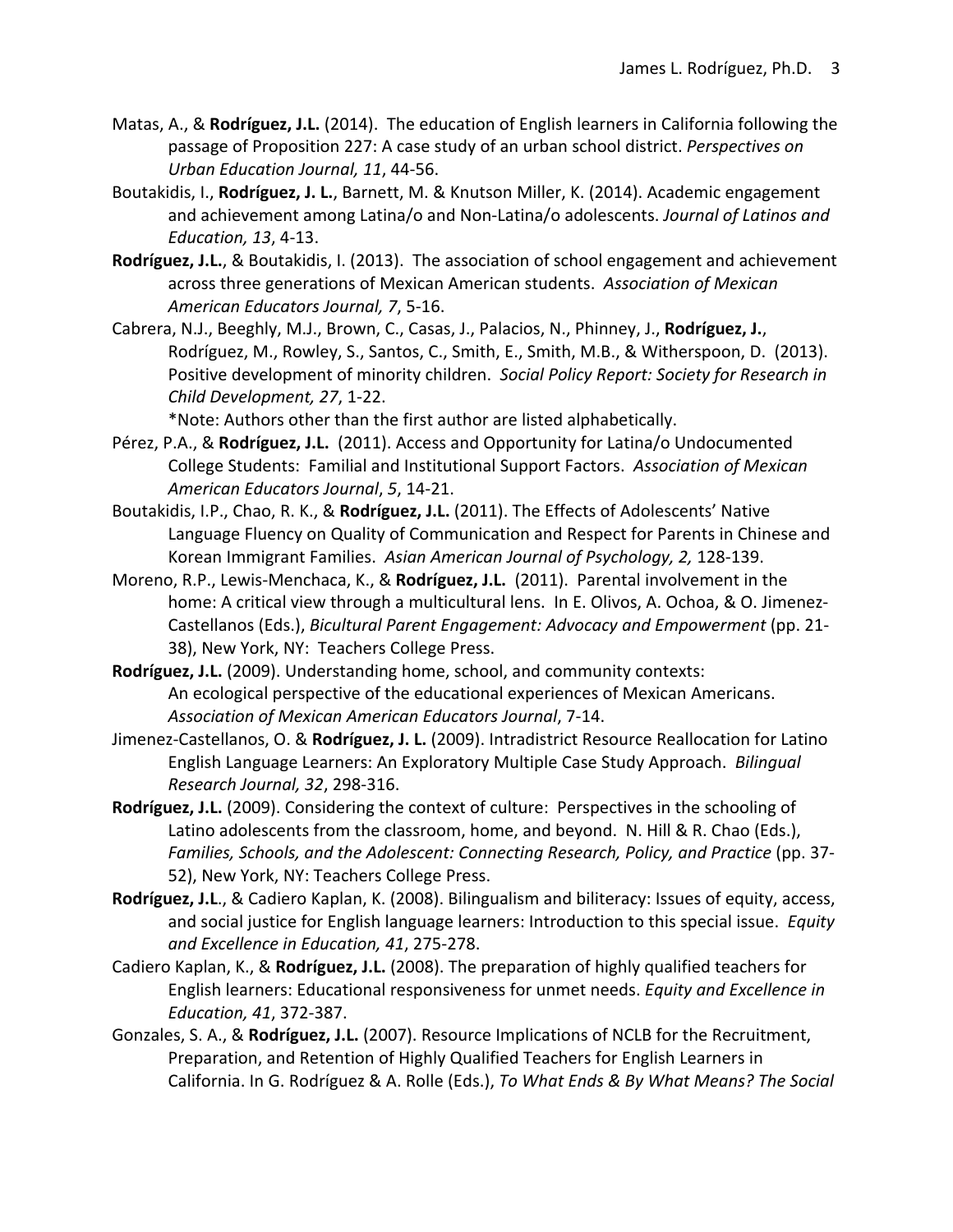*Justice Implications Of Contemporary School Finance Theory & Policy* (pp. 192-203), New York, NY: Routledge.

- **Rodriguez, J.L.**, Jones, E.B., Pang, V.O., & Park, C.D. (2004). Promoting academic achievement and identity development among diverse high school students. The High School Journal, *87*, 44-53.
- **Rodríguez, J.L.** (2002). Family environment and achievement among three generations of Mexican American high school students. Applied Developmental Science, 6, 88-94.
- **Rodríguez, J.L.**, & Jackson, L.R. (2002). Context matters: Pathways to academic success among African American and Latino adolescents. Applied Developmental Science, 6, 60-61.
- Mattingly, D.J., Prislin, R., McKenzie, T.L., **Rodríguez, J.L.**, & Kayzar, B. (2002). Evaluating evaluations: The case of parent involvement programs. *Review of Educational Research, 72*, 549-576.
- Jones, E.B., Pang, V.O., & Rodríguez, J.L. (2001). Culture matters: Teaching social studies in the elementary classroom. Theory into Practice, 40, 35-41.
- Jones, E.B., Young, R., **Rodríguez, J.L.** (1999). Identity and career choice among Mexican American and Euroamerican pre-service bilingual teachers. *Hispanic Journal of Behavioral Sciences, 21*, 431-446.
- Winsler, A., Díaz, R.M., Espinosa, L., & Rodríguez, J.L. (1999). When learning a second language does not mean losing the first: Bilingual language development in low-income, Spanishspeaking children attending bilingual preschool. *Child Development, 70*, 349-362.
- **Rodríguez, J. L.**, Díaz, R., Duran, D., & Espinosa, L. (1995). The impact of bilingual preschool education on the language development of Spanish-speaking children. *Early Childhood Research Quarterly, 10*, 475-490.
- Buriel, R., Mercado, R., **Rodríguez, J.**, & Chavez, J.M. (1991). Mexican American disciplinary practices and attitudes toward child maltreatment: A comparison of foreign- and native-born mothers. Hispanic Journal of Behavioral Sciences, 13, 78-94.

# EDITED VOLUMES

- **Rodríguez, J.L.**, Pérez, W., Pérez, P.A. (2011). Guest editors for special issue of the Association of Mexican American Educators Journal, "Educational Opportunity for Immigrant Children: From Preschool to Higher Education."
- Cadiero Kaplan, K., & Rodríguez, J.L. (2008). Guest editors for special issue of *Equity and Excellence in Education, 41(3)* "Bilingualism and biliteracy: Issues of equity, access, and social justice for English language learners."
- Cadiero-Kaplan, K, Ochoa, A., Olivos, E., Rodríguez J.L., & N. Kuhlman (Eds. 2006). Literacy *Ideology, Teachers Beliefs, Language Policy and Parent Voice. Los Angeles, CA: California* Association of Bilingual Education.
- Jackson, L.R., **Rodríguez, J.L.** (2002). Guest editors for special issue of *Applied Developmental Science,* 6(2) "Context matters: Pathways to academic success among African American and Latino adolescents."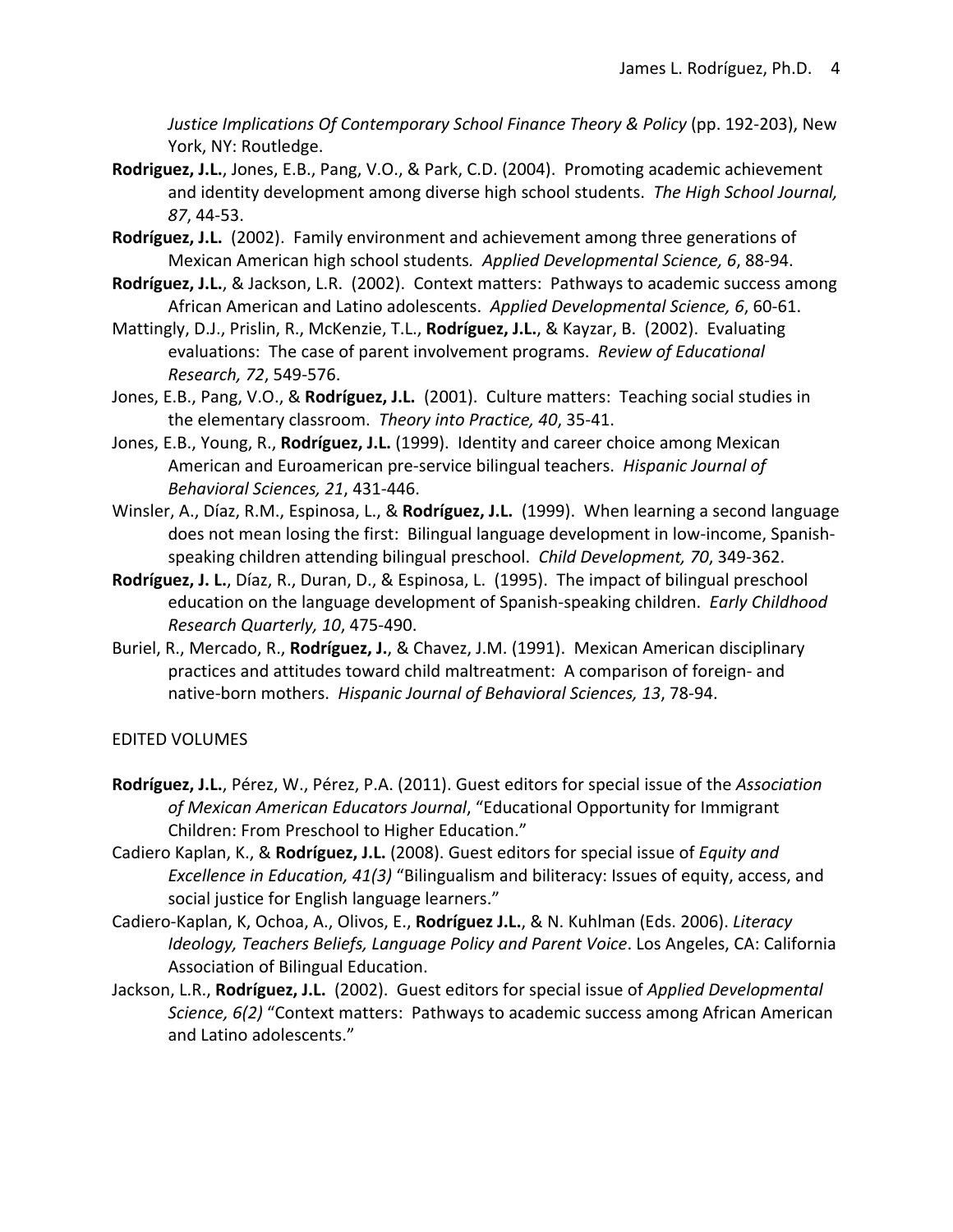## TECHNICAL REPORTS

Rodríguez, J.L. (1997). Parent involvement, best practices, and educational leadership in Urban Schools. Final Evaluation Report. Partners in School Innovation, San Francisco, CA.

#### **GRANTS**

| 2011-2012 | Principal Investigator (Co-PI: Dr. Patricia Pérez). Pathways to Academic Success<br>for Mexican American College Students Attending an HSI. Incentive Intramural<br>Research Award, California State University Fullerton.<br>\$10,000             |
|-----------|----------------------------------------------------------------------------------------------------------------------------------------------------------------------------------------------------------------------------------------------------|
| 2008-2011 | Principal Investigator. From Academic Pipelines to Educational<br>Legacies: The Ford Foundation Minority Fellowship Program 1980-2004. The<br><b>National Academies.</b><br>\$297,000                                                              |
| 2004-2005 | Principal Investigator. Language, Cognition and Learning in Bilingual<br>Settings. San Diego State University, Research, Scholarship, and Creative<br><b>Activity Grant.</b><br>\$2,600                                                            |
| 2004      | Principal Investigator. Understanding the educational advancement of ethnic<br>minority college students: An examination of home and school factors. San Diego<br>State University, College of Education Inquiry Grant.<br>\$2,000                 |
| 2003-2004 | Principal Investigator. Understanding the educational advancement of ethnic<br>minority college students: An examination of home and school factors. San<br>Diego State University, Research, Scholarship, and Creative Activity Grant.<br>\$3,750 |

#### **REFEREED CONFERENCE PRESENTATIONS**

- **Rodríguez, J.L.** (2017, May). A social ecological model for understanding developmental and educational processes among Mexican Americans: Promoting positive development and *achievement*. Presentation at the American Educational Research Association Annual Meeting. San Antonio, TX.
- Figueroa, J.L., **Rodríguez, J.L.**, & Rodríguez, Gloria M. (2017, March). *Experiences and lessons learned for succeeding in academia: Latina/o faculty share guidelines to thrive within the profession*. Concurrent session at the American Association of Hispanics in Higher Education Conference, Irvine, CA.
- Boutakidis, I.P., & Rodríguez, J.L. (2016, July). *Exploring the role of engagement on academic* performance across three generations of Latina/o adolescents. Presentation at the 4<sup>th</sup> Biannual APA Division 45 Research Conference, Palo Alto, CA.
- **Rodríguez, J.L.**, & Boutakidis, I.P. (2016, April). *Examining the differential impact of academic* engagement on achievement: Comparing Latina/o and European American adolescents. Paper presented at the American Educational Research Association Annual Meeting,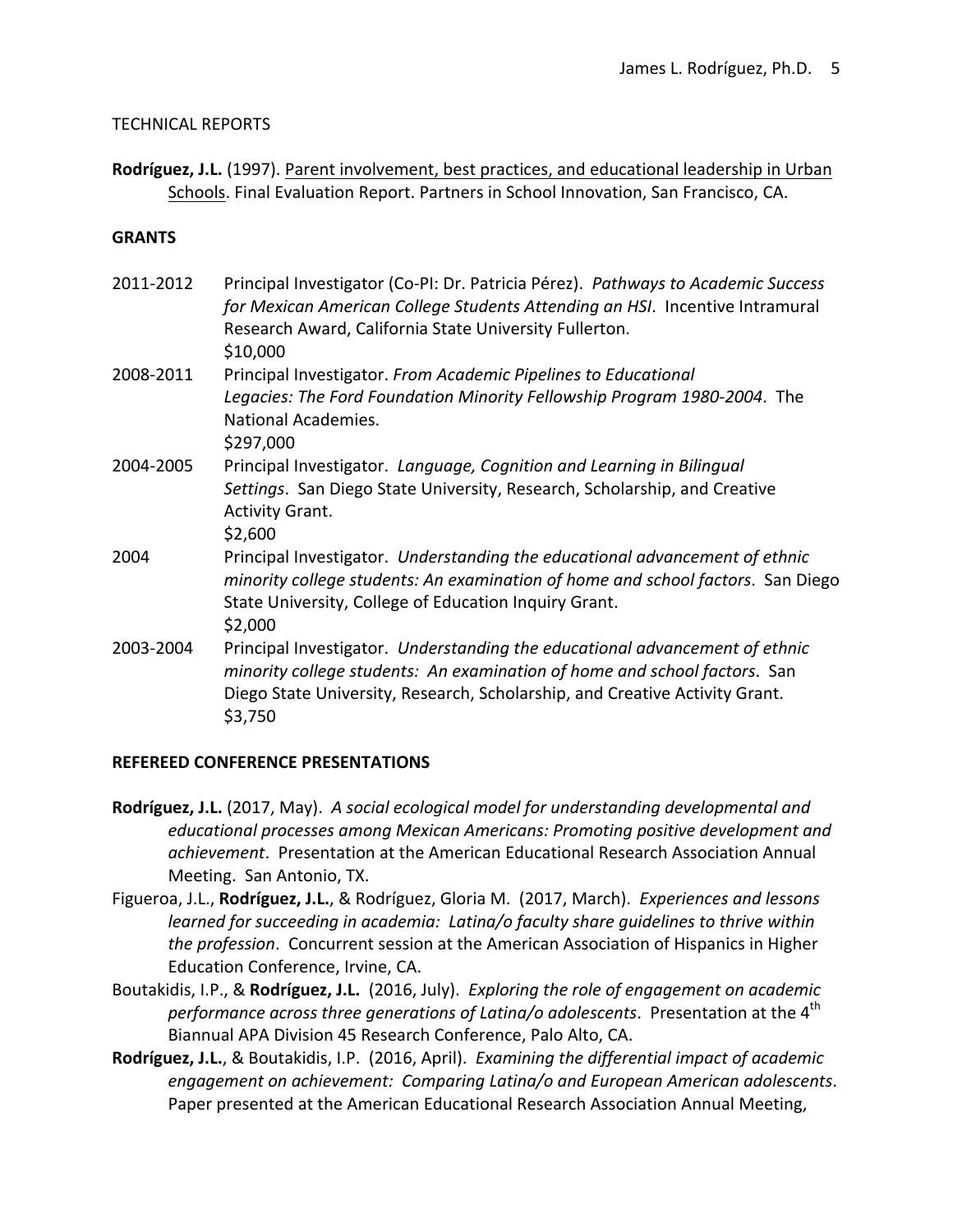Washington, D.C.

- Boutakidis, I., & Rodríguez, J.L. (2015, April). *Examining the interplay of gender, generational status, and engagement on academic achievement among Latina/o students*. Paper presented at the American Educational Research Association Annual Meeting. Chicago, IL.
- Pérez, P.A., **Rodríguez, J.L.**, & Guadarrama, J. (2015, April). Rising voices: College opportunity and choice among Latina/o undocumented students. Paper presented at the American Educational Research Association Annual Meeting. Chicago, IL.
- Boutakidis, I., & Rodríguez, J.L. (2014, April). Academic motivation and engagement across *three generations of Latino adolescents*. Poster presented at the Western Psychological Association (WPA) Convention. Portland, Oregon.
- Cervantes, J., Segura, A., Rodríguez, J.L., & Knutson Miller, K. (2014, April). Using data to *inform practice: Promoting Latina college student success. Poster presented at the* Western Psychological Association (WPA) Convention. Portland, Oregon.
- Boutakidis, I., Lieber, E., Umaña-Taylor, A. J., & Rodríguez, J. L. (2013, June). A new measure of *cultural status:* The *importance of domain specificity in assessing acculturative* outcomes. Poster presented at the International Association of Cross-Cultural Psychology (IACCP) Annual Meeting. Los Angeles, California.
- Boutakidis, I., & Rodríguez, J.L. (2013, April) The association between academic engagement *and achievement across three generations of Mexican American adolescents.* Paper presented at the Western Psychological Association (WPA) Convention. Reno, Nevada.
- Pérez, P.A., & Rodríguez, J.L. (2012, April). Promoting the educational advancement of Latina/o undocumented college students: The role of familial and institutional support *factors.* Paper presented at the American Educational Research Association (AERA) Annual Meeting. Vancouver, British Columbia.
- Boutakidis, I., **Rodríguez, J.L.**, Knutson Miller, K., & Barnett, M. (2011, April). Exploring the achievement gap in Latino adolescents: Impact of academic engagement and locus of control. Paper presented at the American Educational Research Association (AERA) Annual Meeting. New Orleans, Louisiana.
- Rodríguez, J.L., Tschann, J.M., & Flores, E. (2008, March). *Parental involvement and educational aspirations for Mexican American adolescents*. Paper presented at the biennial meeting of the Society for Research on Adolescence. Chicago, IL.
- **Rodríguez, J.L.** (2007, April). *Academic engagement and achievement among adolescents of* color. Paper presented for the Committee on Scholars of Color in Education paper symposium at the annual meeting of the American Educational Research Association, Chicago, IL.
- **Rodríguez, J.L.** (2007, April). *Family Involvement Interventions: Shining the Spotlight on* Evaluation. Interactive symposium panelist at the annual meeting of the American Educational Research Association, Chicago, IL.
- Gonzales, S.A., & Rodríguez, J.L. (2007, April). *Resource implications of NCLB for the preparation* and retention of highly qualified teachers for ELL students. Paper presented at the annual meeting of the American Educational Research Association, Chicago, IL.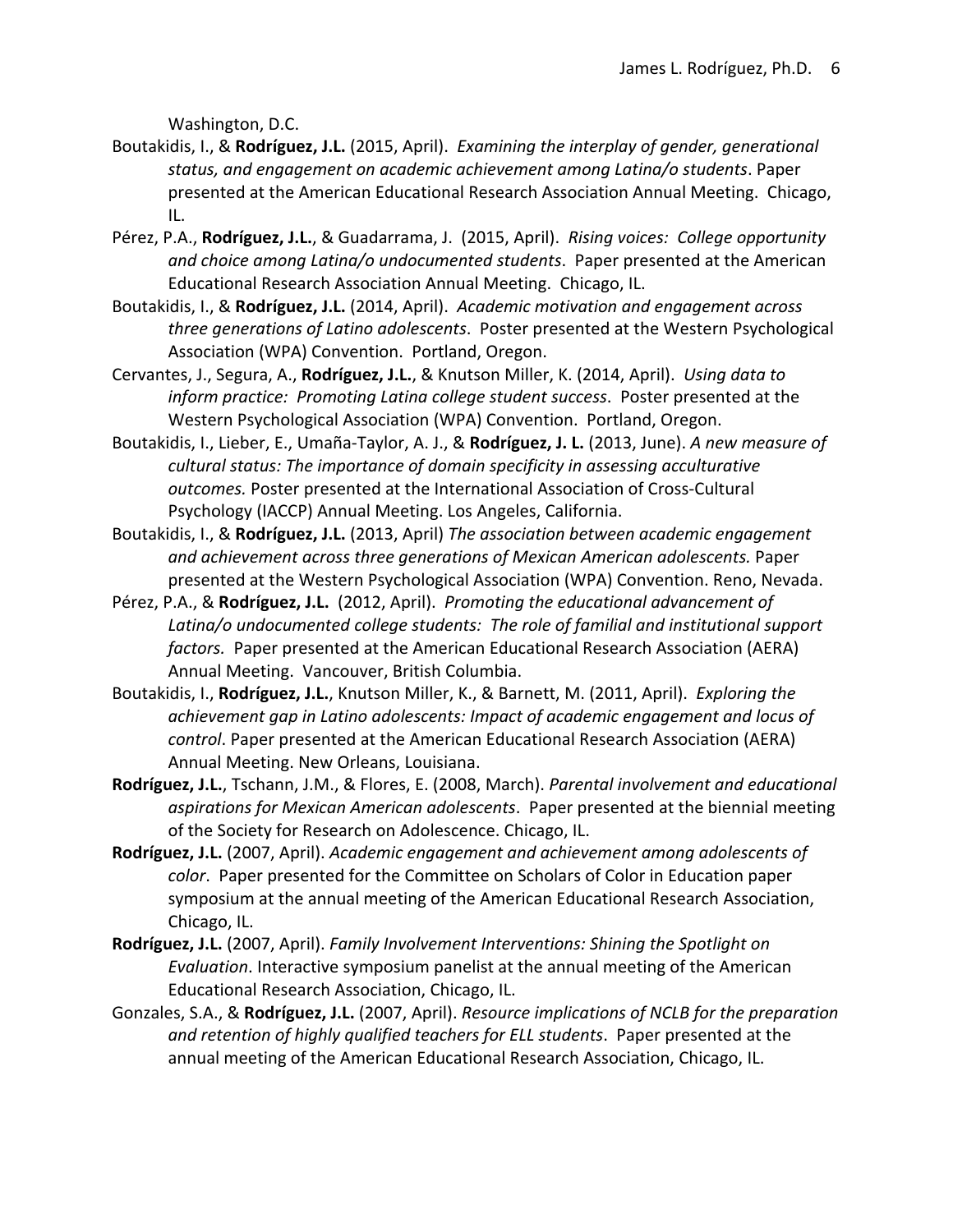- Rodríguez, J.L. (2005, October). Sociocultural adaptation and academic performance amonast *Mexican-origin adolescents: An ecological approach*. Paper presented at the 22<sup>nd</sup> Conference of Ford Fellows, Washington, DC.
- **Rodríguez, J.L.** (2005, April). *Parental involvement and perceptions of school support among Mexican-origin adolescents: An ecological approach.* Paper presented at the biennial meeting of the Society for Research in Child Development, Atlanta, GA.
- **Rodríguez, J.L.** (2004, April). *Promoting academic identity, engagement, and achievement among African American and Latino high school students*. Paper presented at the annual meeting of the Amerian Educational Research Association, San Diego, CA.
- **Rodríguez, J.L.** (2002, April). *Promoting academic and personal development among diverse high school students.* Paper presented at the biennial meeting of the Society for Research on Adolescence, New Orleans, LA.
- Rodríguez, J.L. (2001, February). An ecological perspective of the educational experiences of *Mexican American adolescents.* Paper presented at the annual meeting of the Society for Cross-Cultural Research, San Diego, CA.
- **Rodríguez, J.L.** (1999, April). Family support for academic achievement among Mexican American high school students: A generational analysis. Paper presented at the biennial meeting of the Society for Research in Child Development, Albuquerque, NM.
- **Rodríguez, J.L.** (1996, March). *Pathways to educational achievement for Mexican American high school students.* Poster presented at the biennial meeting of the Society for Research on Adolescence, Boston, MA.
- Rodríguez, J.L. (1995, March). The influence of acculturative factors on the educational experiences of Mexican American adolescents. Poster presented at the biennial meeting of the Society for Research in Child Development, Indianapolis, IN.
- **Rodríguez, J. L.** (1994, October). *Developing an ecological approach to the study of the educational experiences of ethnic minority high school students*. Paper presented at the Ford Foundation Conference of Fellows, Irvine, CA.
- Pease-Alvarez, L., Hakuta, K., Kuwahara, Y.L., Rodríguez, J.L., Silva, G.J., Whitenack, D., & Winsler, A. (1992, April). Language maintenance and shift in a Mexican immigrant *community*. Paper presented at the annual meeting of the American Educational Research Association, San Francisco, CA.
- **Rodríguez, J. L.** (1991, April). Social ecology and the development of Mexican American adolescents. Poster presented at the annual meeting of the Western Psychological Association, San Francisco, CA.

#### **INVITED PRESENTATIONS & WORKSHOPS**

- Rodríguez, J.L., & Moon, H. (2015, March). Persistence, retention, and graduation gaps among *underrepresented male students*. Presentation at the California State University Institutional Research Directors meeting. Long Beach, CA.
- Rodríguez, J.L. (2014, December). *Tools and planning for institutional transformation to promote student success.* Invited presentation at the Hispanic Association of Colleges and Universities Student Success Symposium, San Antonio, TX.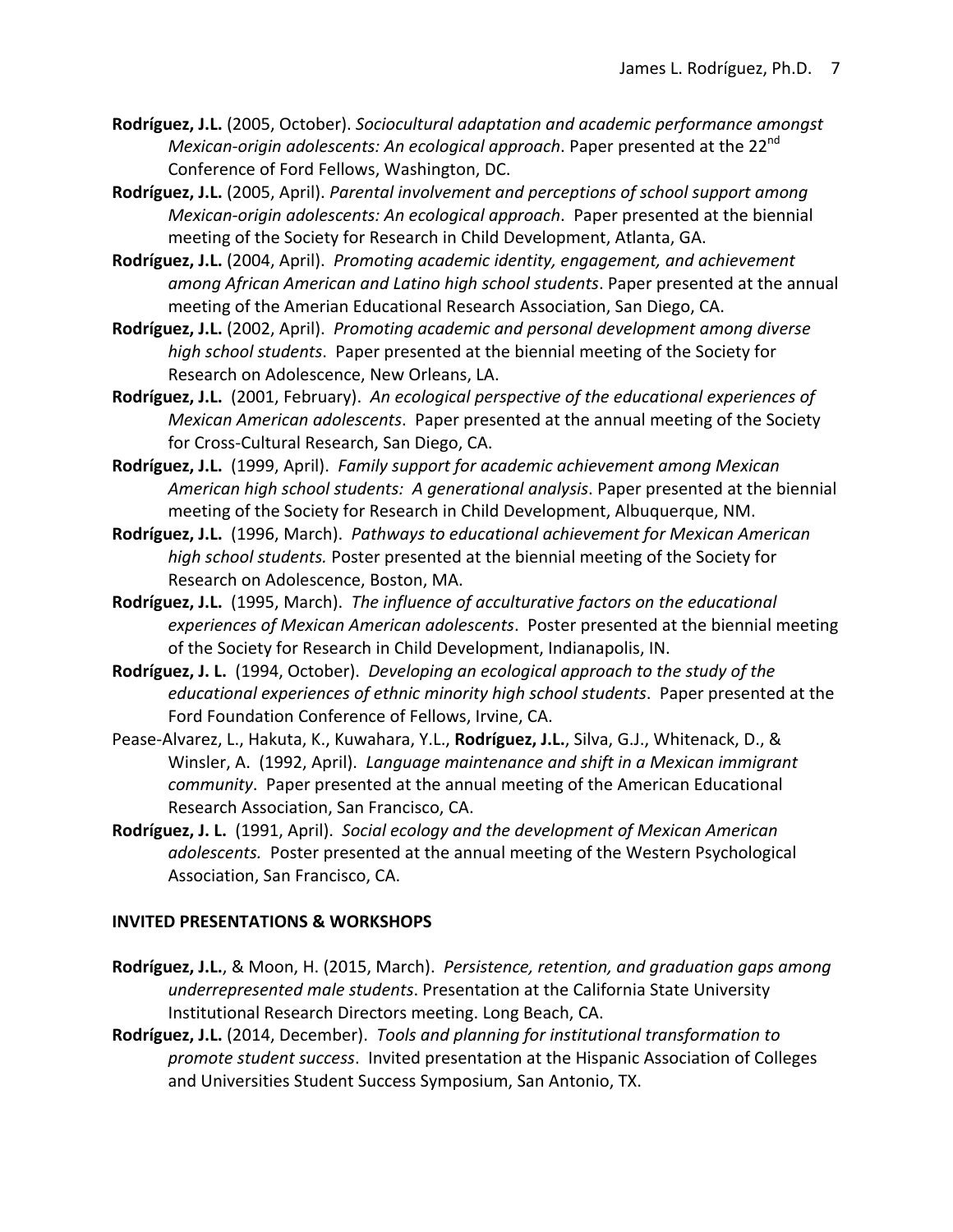- **Rodríguez, J.L.** (2011, December). *Promoting positive development and learning among* preschool English learners. Invited workshop for the Orange County Association for the Education of Young Children, Fullerton, CA.
- Rodríguez, J.L. (2011, November). Preparing your application for the Ford Foundation Diversity Fellowship Program. Invited workshop for the Enhancing Postbaccalaureate Opportunities at CSUF for Hispanic Students program, California State University, Fullerton, Fullerton, CA.
- Rodríguez, J.L. (2010, February). *Understanding context:* An ecological perspective of the education of Latinos. Invited presentation given at the School of Educational Studies, Claremont Graduate University. Claremont, CA.
- **Rodríguez, J.L.** (2009, April). *Promoting language development and learning through partnerships for young English learners*. Invited presentation given at the National Council of La Raza Buenos Principios: Latino Birth-to-Three Policy Roundtable, Los Angeles, CA.
- **Rodríguez, J.L.** (2008, November). *Mexican American family engagement and support for education*. Invited presentation given at the On New Shores: International Forum on Immigrant and Refugee Families Conference. University of Guelph, Guelph, Canada.
- **Rodríguez, J.L.** (2008, April). *The psychosocial development and school experiences of Mexican American children, adolescents, and families*. Invited presentation given at the Department of Child and Adolescent Studies, California State University, Fullerton, Fullerton, CA.
- **Rodríguez, J.L.** (2008, March). *From academic pipelines to educational legacies: The Ford* Foundation Minority Fellowship Program 1980-2004. Invited presentation to the National Academies of Science Policy and Global Affairs Committee, Newport Beach, CA.
- **Rodríguez, J.L.** (2007, January). *Psychosocial development and schooling experiences among Mexican-origin children and families: An Ecological Approach.* Invited presentation given at the Department of Child and Family Studies, California State University, Los Angeles, Los Angeles, CA.
- **Rodríguez, J.L.** (2006, July). *Family involvement in the schooling of Latino adolescents:* Perspectives from the classroom, home, and beyond. Invited paper presented at the "Family-School Relations during Adolescence: Linking Interdisciplinary Research and Practice" conference. Center for Child and Family Policy, Duke University, Durham, NC.
- **Rodríguez, J.L.** (2006, June). *Preschool English learners: Principles and practice to promote* language, literacy and learning. Invited panelist at the WestEd Preschool Educators Conference, Manhattan Beach, CA.
- Rodríguez, J.L. (2005, October). *Working with very young English language learners*. Invited panelist at the Graduate Conference of the Program for Infant Toddler Caregivers, California Department of Education and WestEd, Berkeley, CA.
- Rodríguez, J.L. (2005, May). Invited scholar to the McGraw-Hill Educational Psychology Symposium, New Orleans, LA.
- Rodríguez, J.L. (2003, August). *Developmental and sociocultural principles for teaching science in diverse secondary schools*. Invited presentation given at the San Diego City Schools Summer Science Teaching Institute, San Diego, CA.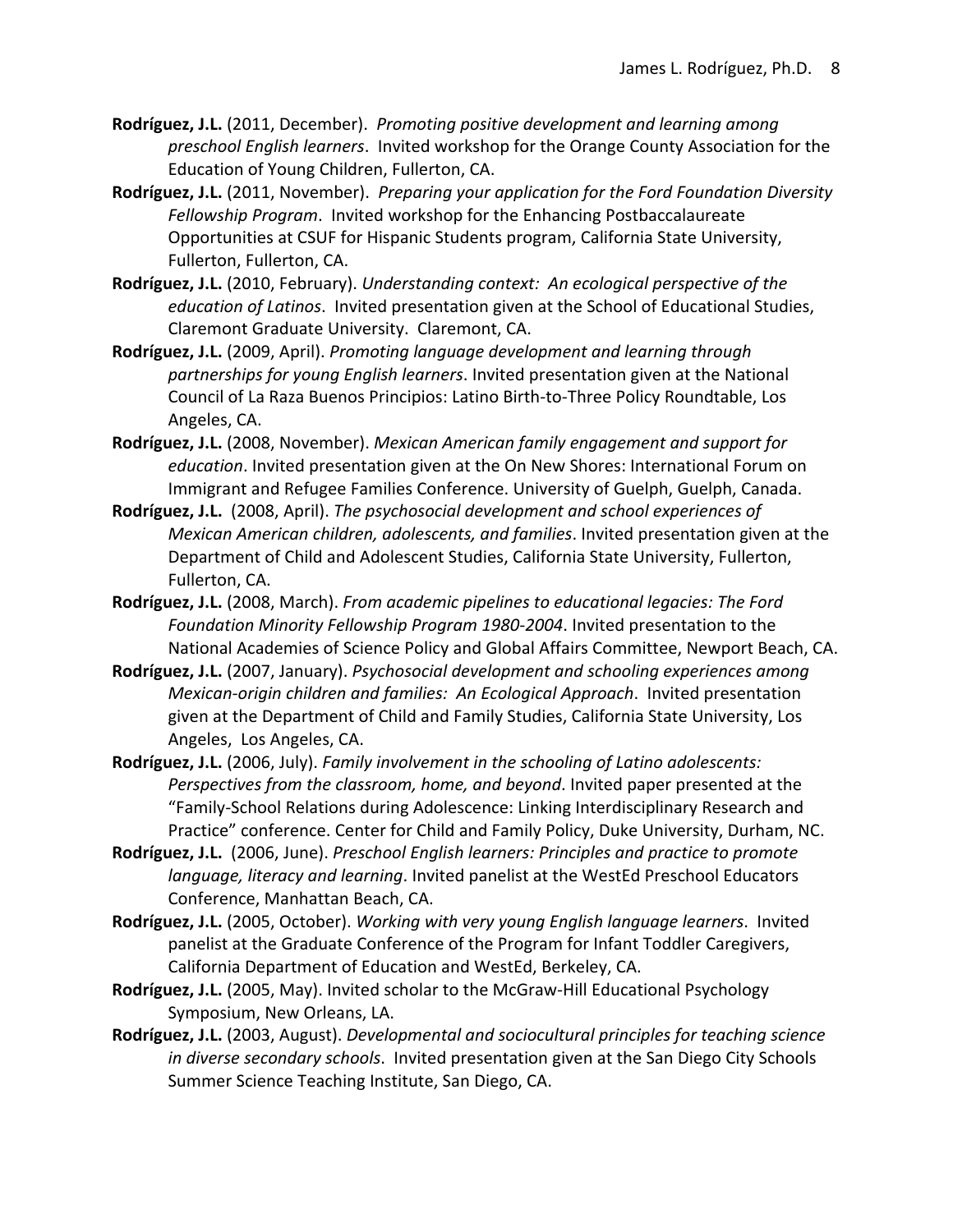- **Rodríguez, J.L.**, & Rojas, G. (2002, July). Achievement measures for San Diego State University *first-time freshmen from the Sweetwater Union High School District.* Invited presentation given at the 2002 Sweetwater Union High School District Principal's Academy, Chula Vista, CA.
- Mora, J.K., & **Rodríguez, J.L.** (2002, April). *Educating language minority students in the* 21<sup>st</sup> *century*. Invited presentation given at the CASE Media Fellowship Conference, San Diego State University, San Diego, CA.
- Rodríguez, J.L. (2002, February). Bilingual teacher education and credentialing reform. Invited panelist at the CABE Teaching Institute, California Association for Bilingual Education, San Jose, CA.
- **Rodríguez, J.L.** (2001, April). Understanding home and school contexts: language, identity and *achievement in Mexican American communities*. Invited presentation given at the Gervitz Graduate School of Education, University of California, Santa Barbara, Santa Barbara, CA.
- **Rodríguez, J.L.** (1998, September). *Teaching bilingual and bicultural middle and high school students: A developmental perspective.* Invited presentation given at the BCLAD Teaching Institute, Department of Policy Studies in Language and Cross-cultural Education, San Diego, CA.
- **Rodríguez, J.L.** (1997, March). *Building a tinker-toy model of child development: An ecological* approach. Invited presentation at Whittier College, Whittier, CA.
- **Rodríguez, J.L.** (1996, January). *The development of a child-centered research program: Constructing ecological models.* Invited presentation given at the Department of Psychology, Santa Clara University, Santa Clara, CA.
- **Rodríguez, J.L.** (1996, January). *Teaching ethnically and linguistically diverse children in urban* settings. Invited presentation given at St. Peter's School, San Francisco, CA.
- **Rodríguez, J.L.**, & Leiderman, P.H. (1993, November). *Ethnicity and school context: The Mexican American adolescent experience*. Invited presentation given at the Stanford Center for the Study of Families, Children and Youth, Stanford, CA.

# **OTHER CONFERENCE ACTIVITIES**

- Rodríguez, J.L. Moderator. (2010, October) Views by Two: Looking Back to Move Forward Session. Conference of Ford Fellows, Irvine, CA.
- Rodríguez, J.L. Chair. (2010, May) Fathers and Mothers: Parental Involvement in Diverse Contexts. Paper session at the annual meeting of the American Educational Research Association, Denver, CO.
- Rodríguez, J.L. Moderator. (2009, October) *Balancing Life and Career: Taking Care of Others* Session. Conference of Ford Fellows, Irvine, CA.
- Rodríguez, J.L. Chair. (2009, April). *Immigrant families, biliteracy development, and the mobility of knowledge*. Invited session at the biennial meeting of the Society for Research in Child Development, Denver, CO.
- Rodríguez, J.L., Moderator & Panelist. (2008, September), *Teaching and Service Learning* Session. Conference of Ford Fellows, Irvine, CA.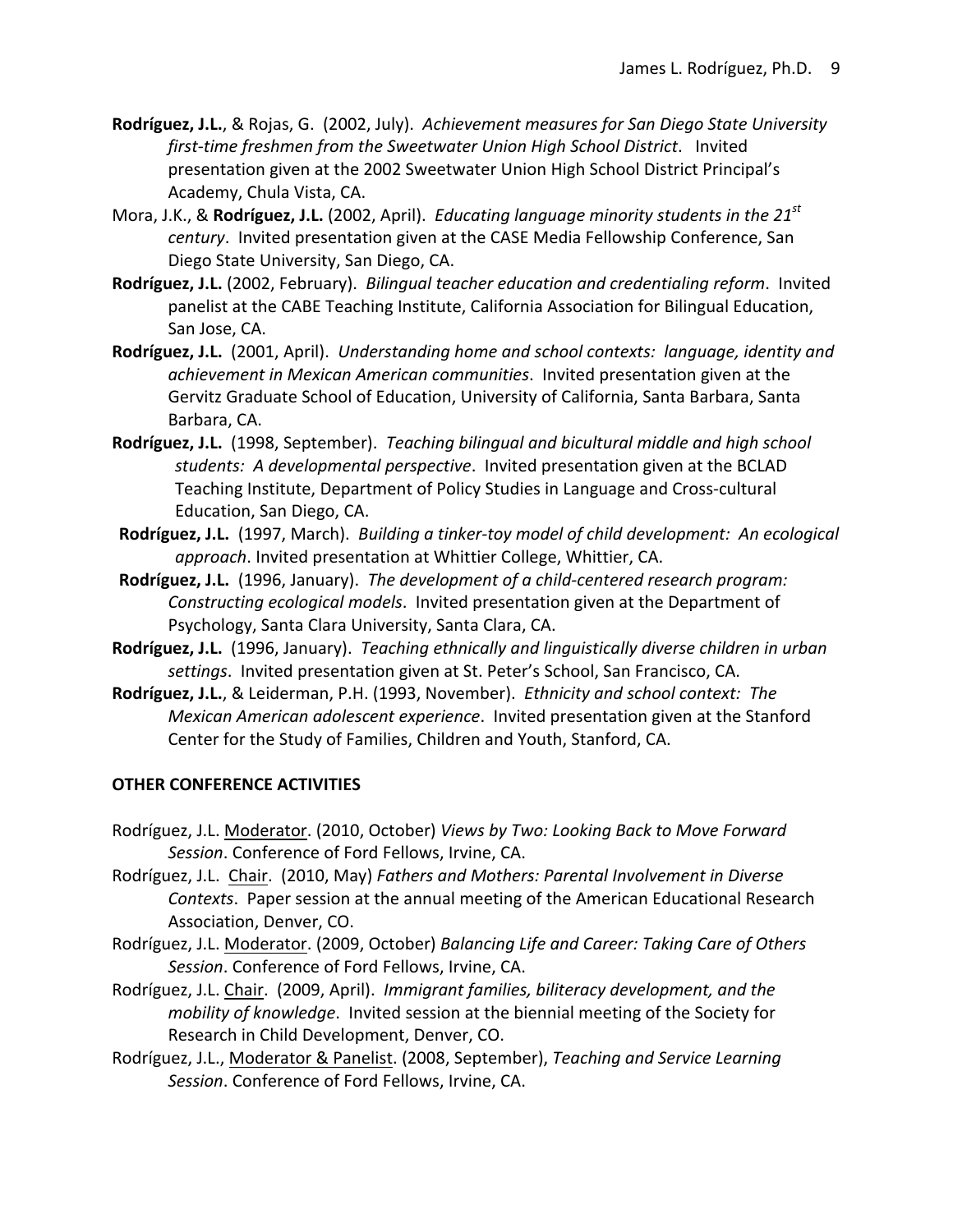- Rodríguez, J.L., Moderator. (2007, October), *Counseling and Education Academic Exchange* Session. Conference of Ford Fellows, Irvine, CA.
- Rodríguez, J.L. Discussant. (2007, March). *How is immigration changing the nature of what we* do? Perspectives toward understanding immigrant children and families. Invited symposium at the Biennial meeting of the Society for Research in Child Development, Boston, MA.
- Rodríguez, J.L. Co-Chair. (2007, March). Where is the field going? Implications for Latino child development. Roundtable discussion symposium of the Latino Caucus at the biennial meeting of the Society for Research in Child Development, Boston, MA.
- Rodríguez, J.L., Moderator & Panelist. (2006, October), *Teaching Special Interest Session*. Conference of Ford Fellows, Washington, DC.
- Rodríguez, J.L. Discussant. (2006, June), *Language, cognition, and context: Multiple dimensions* of early bilingual development. Symposium at the 8<sup>th</sup> National Head Start Research Conference, Washington, DC.
- Rodríguez, J.L. Discussant. (2006, March), *Cross-cultural variability and stability in risk and protective processes for adolescent risk behavior*. Symposium at the biennial meeting of the Society for Research on Adolescence, San Francisco, CA.
- Rodríguez, J.L., Organizer and Discussant. (2005, April). Inaugural Latino Caucus Discussion Hour. Biennial meeting of the Society for Research in Child Development, Atlanta, GA.
- Rodríguez, J.L. Organizer and Chair. (2005, April). *Multi-ethnic perspectives of parental involvement in the education of children and adolescents*. Symposium at the biennial meeting of the Society for Research in Child Development, Atlanta, GA.
- Rodríguez, J.L. Organizer, Chair, and Discussant. (2003, April). Ethnic identity, discrimination, and achievement amongst African American and Latino adolescents. Symposium at the biennial meeting of the Society for Research in Child Development, Tampa, FL.
- Rodríguez, J.L. Discussant. (2003, April). *Developing the self: Identity and achievement*. Symposium for Division E at the annual meeting of the American Educational Research Association, Chicago, IL.
- Rodríguez, J.L. Chair. (2003, April). Hispanics in education: Quienes son los estudiantes. Paper session for the Hispanic Research Issues Special Interest Group at the annual meeting of the American Educational Research Association, Chicago, IL.
- Rodríguez, J.L. Chair and Discussant. (1999, April). The role of self-concept in the school experiences of students of color. Symposium for the Black Caucus Pre-conference at the biennial meeting of the Society for Research in Child Development. Albuquerque, NM.
- Rodríguez, J.L. Chair. (1998, April). *Teachers and students understanding their cultural selves*. Paper session for Division K at the annual meeting of the American Educational Research Association. San Diego, CA.
- Rodríguez, J.L. Chair. (1998, April). Border crossing: The cultural and political complexities of *living on the U.S.-Mexico frontera.* Invited session for the Hispanic Research Issues Special Interest Group at the annual meeting of the American Educational Research Association. San Diego, CA.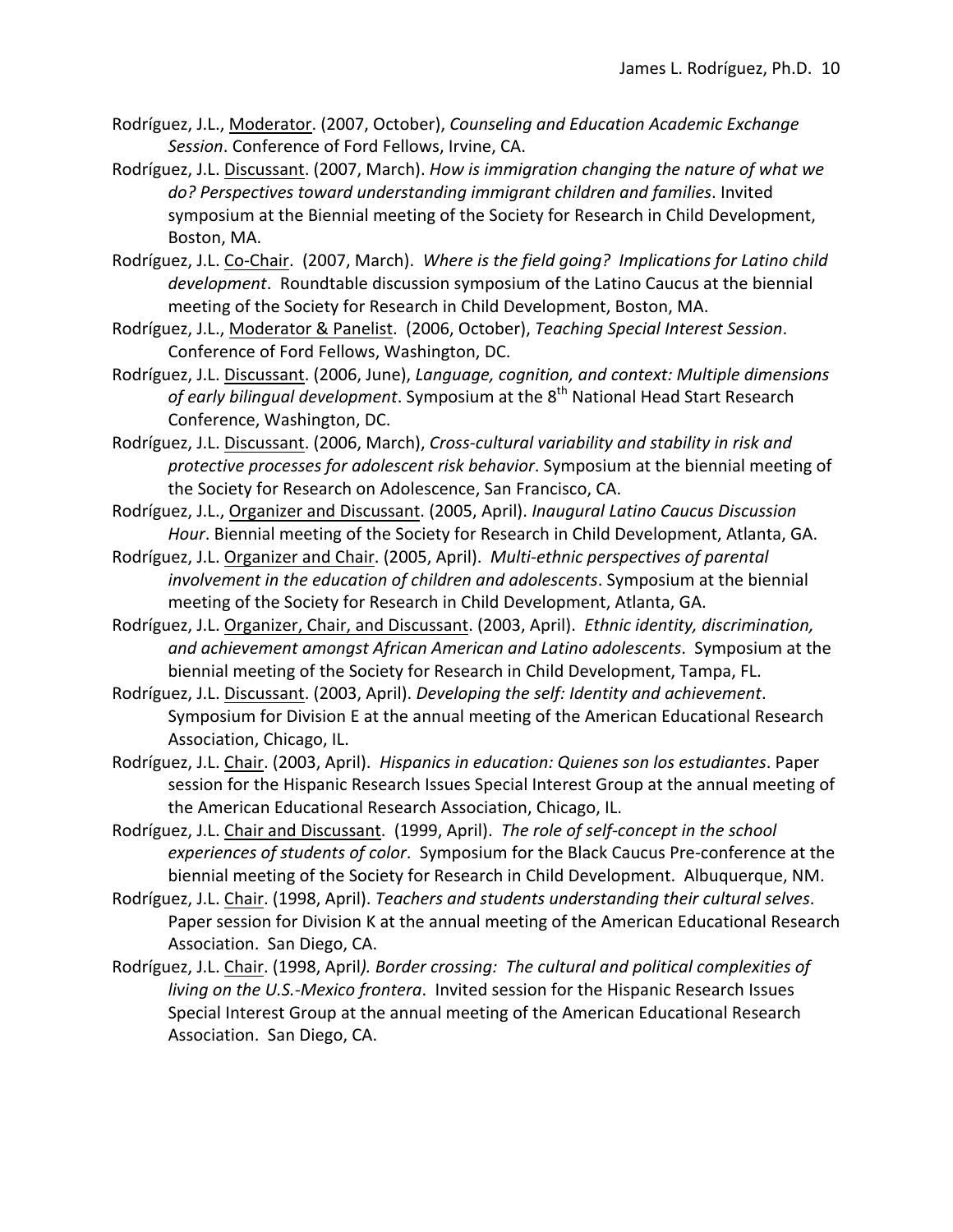#### **COURSES TAUGHT**

| 2008-Present | California State University, Fullerton                                   |
|--------------|--------------------------------------------------------------------------|
|              | CAS 340: Parenting in the 21 <sup>st</sup> Century                       |
|              | CAS 394/L: Practicum Seminar/Practicum in Child and Adolescent           |
|              | Development                                                              |
|              | CAS 474/L: Practicum Seminar/Practicum in Development in School          |
|              | Settings                                                                 |
|              | CAS 494/L: Practicum Seminar/Practicum in Youth and Families in          |
|              | <b>Community Settings</b>                                                |
|              | CAS 490T: Senior Seminar on Culture and Ethnicity in Development         |
|              | CHIC 331: The Chicana/o Child                                            |
| 1997-2008    | San Diego State University                                               |
|              | ED 804: Bilingual Education: Models and Current Research Trends          |
|              | ED 806: Diverse Learners: Policy & Practice                              |
|              | PLC 603: Communities and Schools in a Diverse Society                    |
|              | PLC 903: Bilingual Secondary Student Teaching Seminar                    |
|              | PLC 923: Psychological Foundations of Education in the Bilingual         |
|              | Classroom                                                                |
|              | PLC 924: Behavioral & Psychological Aspects of Teaching in the Bilingual |
|              | Classroom                                                                |
|              | TE 626: Advanced Educational Psychology                                  |
|              | TE 922: Behavioral & Psychological Aspects of Teaching                   |
| 1996-1997    | <b>University of San Francisco</b>                                       |
|              | ED 301: Psychology for Teaching (general credential course)              |
| 1995-1997    | <b>San Jose State University</b>                                         |
|              | CD 163: Critical Issues in Adolescent Development                        |
|              | EDEL 102: Psychological Foundations of Education                         |
|              | EDSC 173: Psychological Foundations of Teaching                          |

#### **EDITORIAL WORK**

Editorial Board, *Association of Mexican American Educators Journal*, 2011-present Consulting Editorial Board, *Journal of Research on Adolescence*, 2012-2016 Consulting Editor, *Child Development*, 2007-2012

## Ad Hoc Journal Reviewer:

*Association of Mexican American Educators Journal Child Development Perspectives Developmental Psychology Early Childhood Research Quarterly*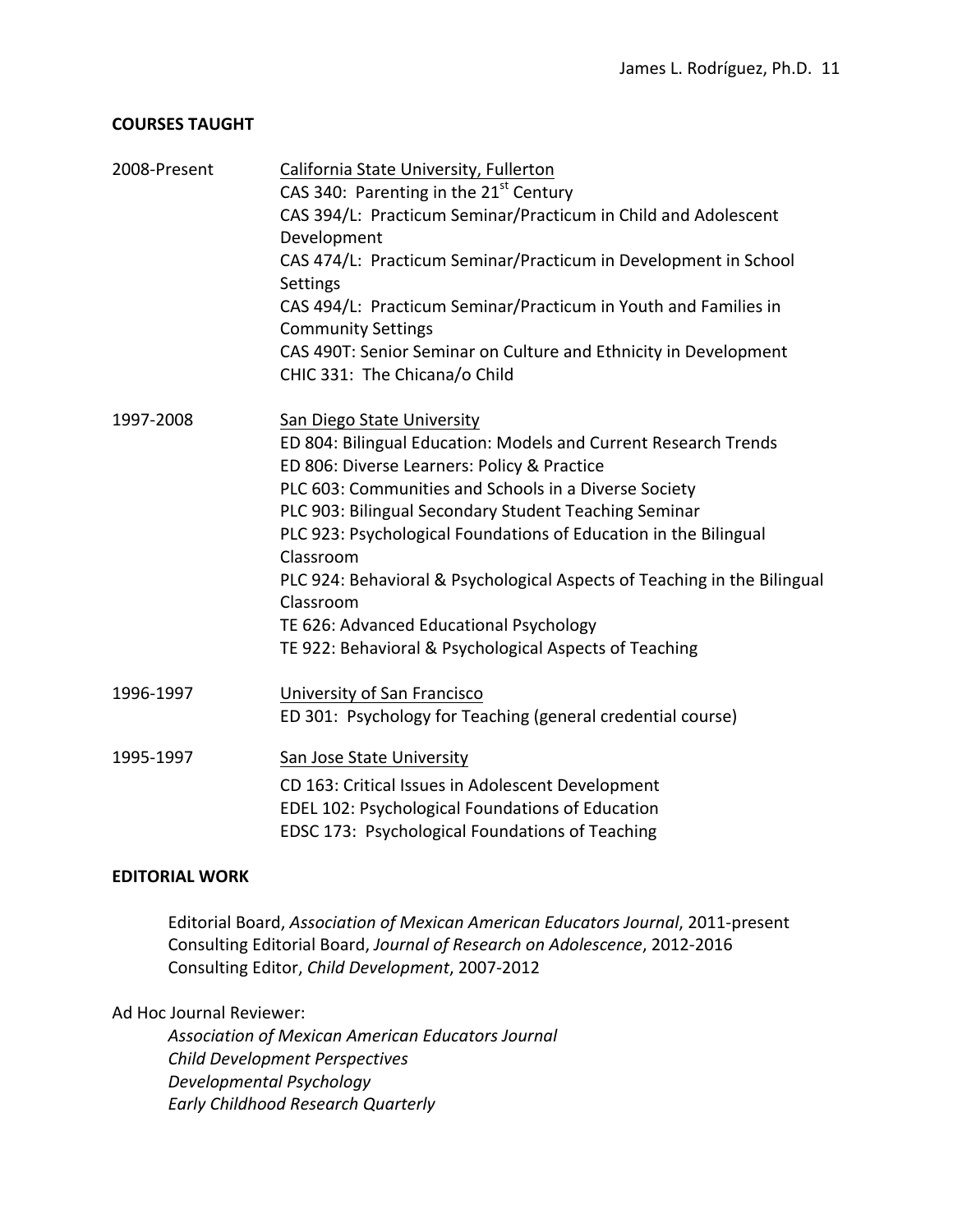*Hispanic Journal of Behavioral Sciences Journal of Applied Developmental Psychology Journal of Hispanic Higher Education Journal of Latinos and Education* **Journal of Research on Adolescence** *Learning and Individual Differences Sex Roles Sociological Perspectives Urban Education*

#### **PROFESSIONAL ASSOCIATIONS**

American Association of Hispanics in Higher Education (AAHHE) American Educational Research Association (AERA) Division C: Learning and Instruction Division E: Counseling and Human Development Division G: Social Context of Education Division K: Teaching and Teacher Education Bilingual Education Research Special Interest Group Hispanic Research Issues Special Interest Group Latino Caucus of the Society for Research in Child Development Society for Research on Adolescence (SRA) Society for Research in Child Development (SRCD)

#### **OTHER PROFESSIONAL ACTIVITIES**

| 2014-16   | Committee on Diversity and Equity, Division E, American Educational        |
|-----------|----------------------------------------------------------------------------|
|           | Research Association.                                                      |
| 2014      | Closing the Latino Opportunity Gap Summit Planning Committee,              |
|           | Fullerton, CA.                                                             |
| 2013      | Chair, Ford Foundation Diversity Fellowships, Education Panel, Irvine, CA. |
| 2012-13   | Chair, Division E Faculty Mentoring Program, American Educational          |
|           | Research Association.                                                      |
| 2012      | Organizing Committee, Inaugural Senior Ford Fellows Conference, Irvine,    |
|           | CA.                                                                        |
| 2012      | Chair, Ford Foundation Diversity Fellowships, Education Panel, Irvine, CA. |
| 2010-2012 | Co-Chair, 2012 Society for Research in Child Development Themed            |
|           | Meeting: Positive Development of Minority Children, Tampa, FL.             |
| 2011      | Chair, Ford Foundation Diversity Fellowships, Education Panel,             |
|           | Washington, DC.                                                            |
| 2011      | Planning Committee, 2011 Conference of Ford Fellows, Irvine, CA.           |
| 2010-2011 | Faculty/Student Mentoring Program, Enhancing Postbaccalaureate             |
|           | Opportunities at CSUF for Hispanic Students, CSU Fullerton.                |
| 2010      | Co-Chair, 2010 Conference of Ford Fellows, Irvine, CA.                     |
|           |                                                                            |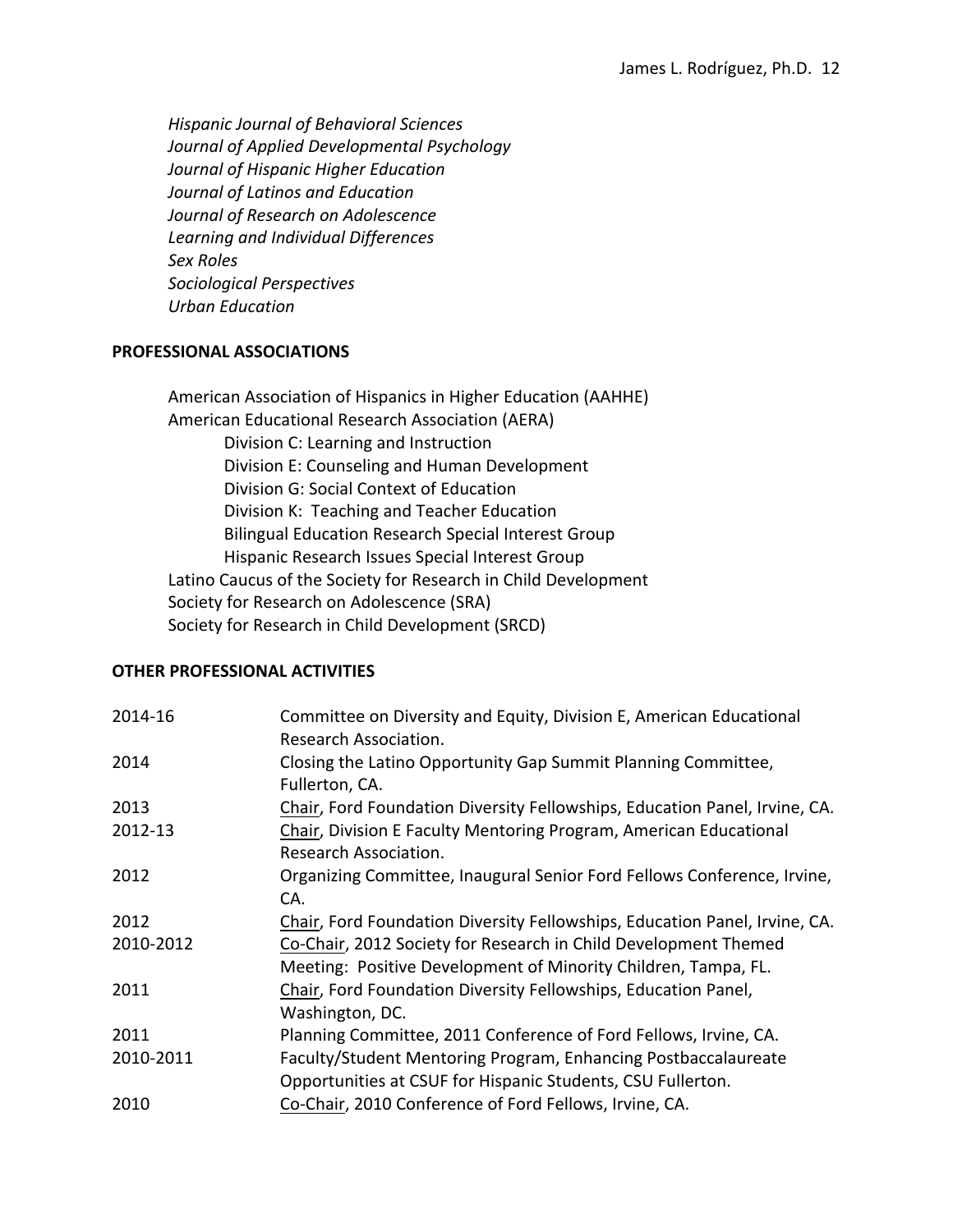| 2010      | Chair, Ford Foundation Diversity Fellowships, Education Panel,<br>Washington, DC. |
|-----------|-----------------------------------------------------------------------------------|
| 2009-2011 | Program Co-Chair (Human Development), Division E, American                        |
|           | Educational Research Association, Washington, DC.                                 |
| 2009      | Planning Committee, 2010 Conference of Ford Fellows, Irvine, CA.                  |
| 2008-2010 | Expert Advisor, Early Childhood Educator Competencies Project, California         |
|           | Department of Education, Child Development Division, Sacramento, CA.              |
| 2008      | 2009 Biennial Meeting of the Society for Research in Child Development,           |
|           | Review Panel on Education and Development.                                        |
| 2007-2009 | Inaugural Chair, Latino Caucus of the Society for Research in Child               |
|           | Development.                                                                      |
| 2007      | Expert Commentator, A World Full of Language: Supporting Preschool                |
|           | English Learners DVD, California Department of Education, Child                   |
|           | Development Division, Sacramento, CA.                                             |
| 2007      | 2008 Biennial Meeting of the Society for Research on Adolescence,                 |
|           | Review Panel on Race, Ethnicity, and Diversity.                                   |
| 2007      | Senior Mentor, Frances Degen Horowitz Millennium Scholars Program,                |
|           | Society for Research in Child Development, Boston, MA.                            |
| 2006-2008 | Advisor, Early Childhood Education Faculty Initiative Project, California         |
|           | Department of Education, Child Development Division, Sacramento, CA.              |
| 2006-2008 | Society for Research in Child Development Task Force on Caucuses.                 |
| 2006-2008 | Ford Foundation Diversity Fellowships, Education Panel, Washington, DC.           |
| 2005-2006 | Society for Research in Child Development Task Force on Cultural and              |
|           | Contextual Diversity.                                                             |
| 2005      | Program Reviewer, California State University, Northridge, Department of          |
|           | Child and Adolescent Development, Northridge, CA.                                 |
| 2005      | 2006 Biennial Meeting of the Society for Research on Adolescence,                 |
|           | Review Panel on Cultural and International Perspectives.                          |
| 2005      | Reviewer, National Science Foundation, Developmental and Learning                 |
|           | Science Program, Arlington, VA.                                                   |
| 2005      | Senior Mentor, Frances Degen Horowitz Millennium Scholars Program,                |
|           | Society for Research in Child Development, Atlanta, GA.                           |
| 2004-2007 | Co-Chair, Founding Committee of the Latino Caucus of the Society for              |
|           | Research in Child Development.                                                    |
| 2004-2007 | Co-Chair, Steering Committee of the Latino Caucus of the Society for              |
|           | Research in Child Development.                                                    |
| 2004      | Society for Research in Child Development Task Force on Membership.               |
| 2003-2007 | Society for Research in Child Development Committee on Ethnic and                 |
|           | Racial Issues.                                                                    |
| 2003      | 2004 Biennial Meeting of the Society for Research on Adolescence,                 |
|           | Review Panel on Schools, Education, and Academic Achievement.                     |
| 2002-2007 | Division E Program Review Panel, American Educational Research                    |
|           | Association.                                                                      |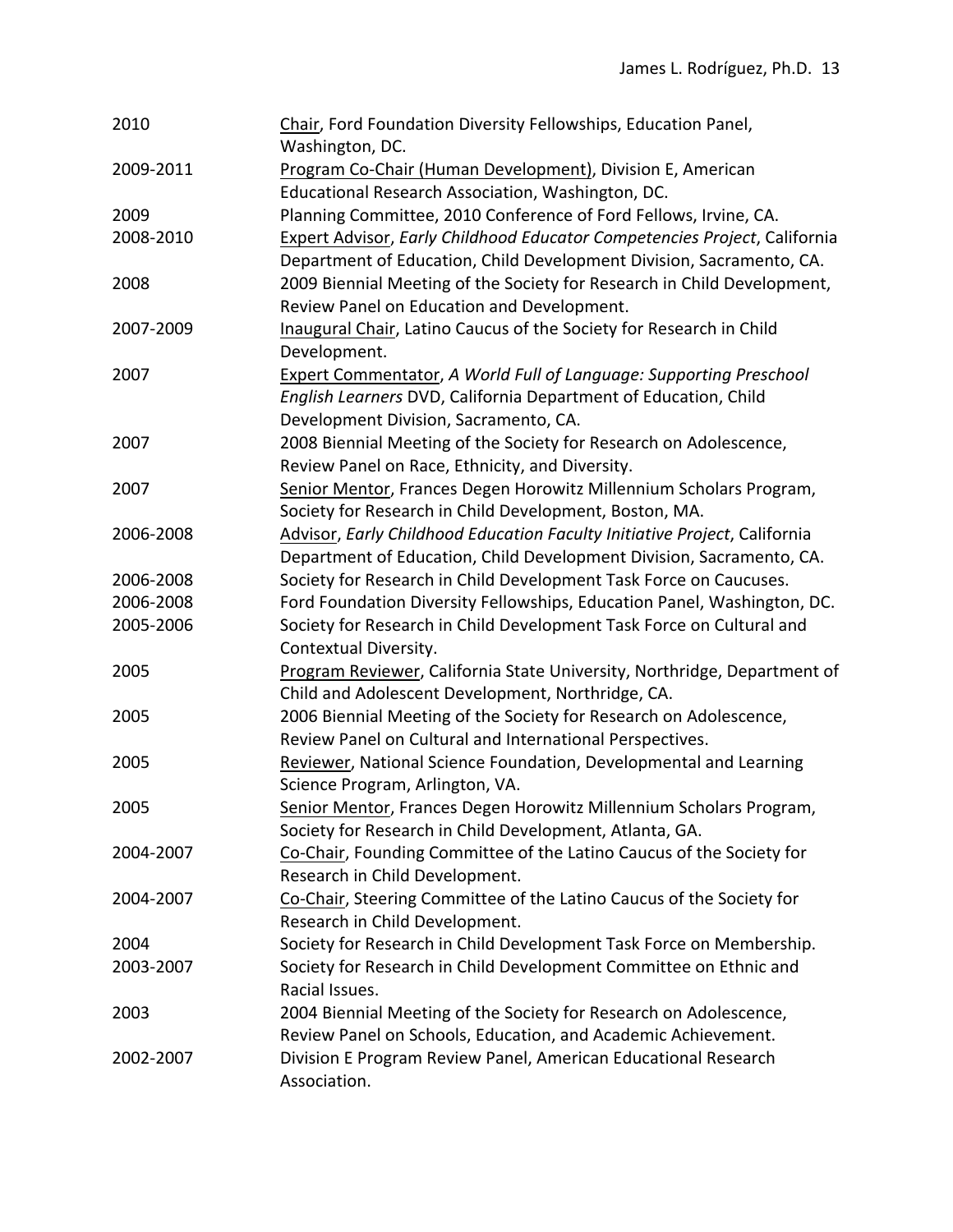| 2002      | Division K Program Review Panel, American Educational Research       |
|-----------|----------------------------------------------------------------------|
|           | Association.                                                         |
| 2002      | Hispanic Research Issues SIG Program Review Panel, American          |
|           | <b>Educational Research Association.</b>                             |
| 1999      | Planning Committee, 1999 Conference of Ford Fellows, Washington, DC. |
| 1998      | Planning Committee, 1998 Conference of Ford Fellows, Irvine, CA.     |
| 1996-1997 | Adolescence SIG Program Review Panel, American Educational Research  |
|           | Association.                                                         |

# **PROFESSIONAL DEVELOPMENT SERVICES AND CONSULTANCIES**

| 2008-2014 | Faculty Consultant. Early Childhood Education Faculty Initiative Project,  |
|-----------|----------------------------------------------------------------------------|
|           | California Department of Education, Child Development Division.            |
| 2004-2005 | Expert Panelist. Revision of the publication: Preschool English Learners:  |
|           | Principles and Practices to Promote Language, Literacy, and Learning: A    |
|           | Resource Guide (Published in 2007). California Department of Education,    |
|           | Child Development Division.                                                |
| 2003-2005 | Project Advisor. Is Science Me (ISME) Project, Caltech Pre-College Science |
|           | Initiative (CAPSI), California Institute of Technology, Pasadena, CA.      |
| 1998-2003 | Academic Coordinator. The National Cancer Institute-San Diego State        |
|           | University Science Enrichment Program. San Diego State University, San     |
|           | Diego, CA.                                                                 |
| 1996-1997 | Program Evaluator. Partners in School Innovation. San Francisco, CA.       |
| 1996-1997 | Educational Consultant. The Academy Program at Roosevelt Middle            |
|           | School. University of San Francisco, San Francisco, CA.                    |
| 1995-1997 | Educational Consultant. Home Link Mentor Program. University of San        |
|           | Francisco, San Francisco, CA.                                              |

# **UNIVERSITY SERVICE - CALIFORNIA STATE UNIVERSITY, FULLERTON (CSUF)**

| 2017-present | Academic Senate, CSUF.                                              |
|--------------|---------------------------------------------------------------------|
| 2017-present | Academic Senate Planning, Resource, and Budget Committee, CSUF.     |
| 2017-present | Strategic Planning Committee, College of Health and Human           |
|              | Development, CSUF.                                                  |
| 2017-present | Chair, Faculty Search Committee, Department of Child and Adolescent |
|              | Studies, CSUF.                                                      |
| 2016-present | President's Commission on Equity and Inclusion, CSUF.               |
| 2016-present | Co-Chair, Academic Senate Diversity and Inclusion Committee, CSUF.  |
| 2016-present | Abrego Future Scholars Advisory Board, CSUF.                        |
| 2016-present | Department Personnel Committee, Department of Child and Adolescent  |
|              | Studies, CSUF.                                                      |
| 2016-present | Chair, Community Advisory Board Committee, Department of Child and  |
|              | Adolescent Studies, CSUF.                                           |
|              |                                                                     |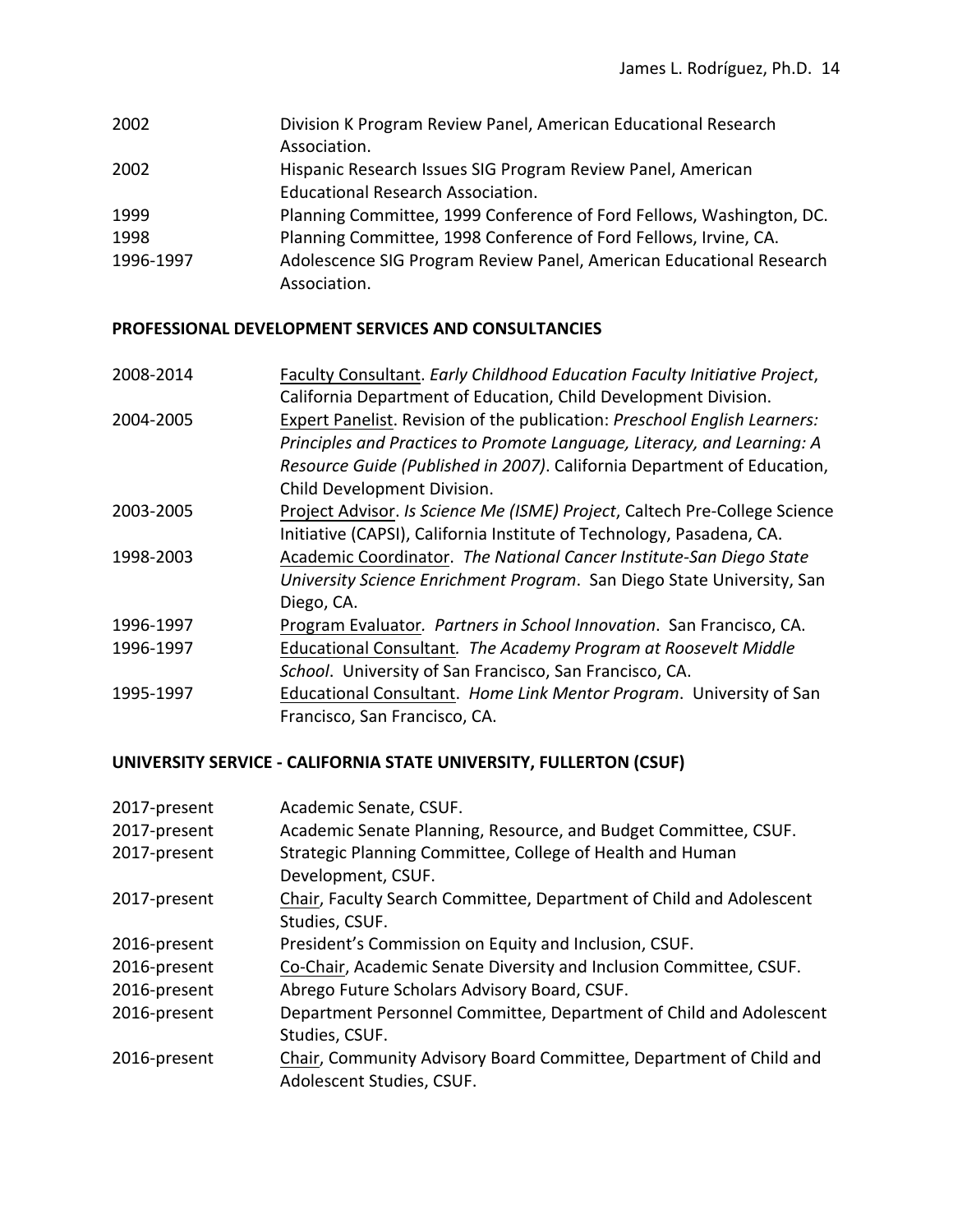| 2016-2017   | Assistant Vice President of Diversity, Equity and Inclusion Search               |
|-------------|----------------------------------------------------------------------------------|
|             | Committee, CSUF.                                                                 |
| 2016        | Athletics Advisory Board, CSUF.                                                  |
| 2016        | Athletics Equity Committee, CSUF.                                                |
| 2016        | Athletics Exceptions Committee, CSUF.                                            |
| 2015-2016   | Strategic Enrollment Management Committee, CSUF.                                 |
| 2015-2016   | International Education Advisory Board, CSUF.                                    |
| 2015        | Student Success Steering Committee, CSUF.                                        |
| 2015        | Assessment and Educational Effectiveness Committee, CSUF.                        |
| 2014-2015   | WASC Interim Report Committee, CSUF.                                             |
| 2014        | Presidential Enrollment Management Advisory Group, CSUF.                         |
| 2014-2015   | Freshman Programs Advisory Board, CSUF.                                          |
| 2013-2014   | Chair, Student Success and Graduation Initiative Committee, Department           |
|             | of Child and Adolescent Studies, CSUF.                                           |
| 2013-2014   | Co-Chair, Community Partner Advisory Board Planning Committee,                   |
|             | Department of Child and Adolescent Studies, CSUF.                                |
| 2013-2014   | Closing the Gap Strategic Planning Task Force, CSUF.                             |
| 2013-2014   | Strategic Planning Steering Committee, College of Health and Human               |
|             | Development, CSUF.                                                               |
| 2013        | Athletics Equity Committee, CSUF.                                                |
| 2013 (Fall) | Chair, Faculty Search Committee, Department of Child and Adolescent<br>Studies.  |
| 2012-2014   | Faculty Co-Chair, Graduation Initiative Committee, CSUF.                         |
| 2012-2014   | Co-Chair, Committee on Graduate Studies and Center Development,                  |
|             | Department of Child and Adolescent Studies, CSUF.                                |
| 2012-2013   | Co-Faculty Advisor, Child and Adolescent Studies Student Association,<br>CSUF.   |
| 2012-2013   | Chair, Faculty Search Committee, Department of Child and Adolescent<br>Studies.  |
| 2012-2013   | University Strategic Planning Workgroup (Goal 2), CSUF.                          |
| 2012-2013   | <b>Faculty Hearing Panel, CSUF.</b>                                              |
| 2011-2013   | Advisory Board, HACU Student Success Collaborative Project, CSUF.                |
| 2011-2012   | Intramural Review Committee, College of Health and Human                         |
|             | Development, CSUF.                                                               |
| 2010-2012   | Dean's Faculty Advisory Committee, College of Health and Human                   |
|             | Development, CSUF.                                                               |
| 2010-2012   | Scholarship Committee, College of Health and Human Development,<br>CSUF.         |
| 2010-2011   | Personnel Committee, Department of Social Work, CSUF.                            |
| 2010-2011   | Personnel Committee, Department of Chicana/o Studies, CSUF.                      |
| 2009-2011   | Athletics Equity Committee, CSUF.                                                |
| 2008-2011   | Chair, Personnel Committee, Department of Child and Adolescent<br>Studies, CSUF. |